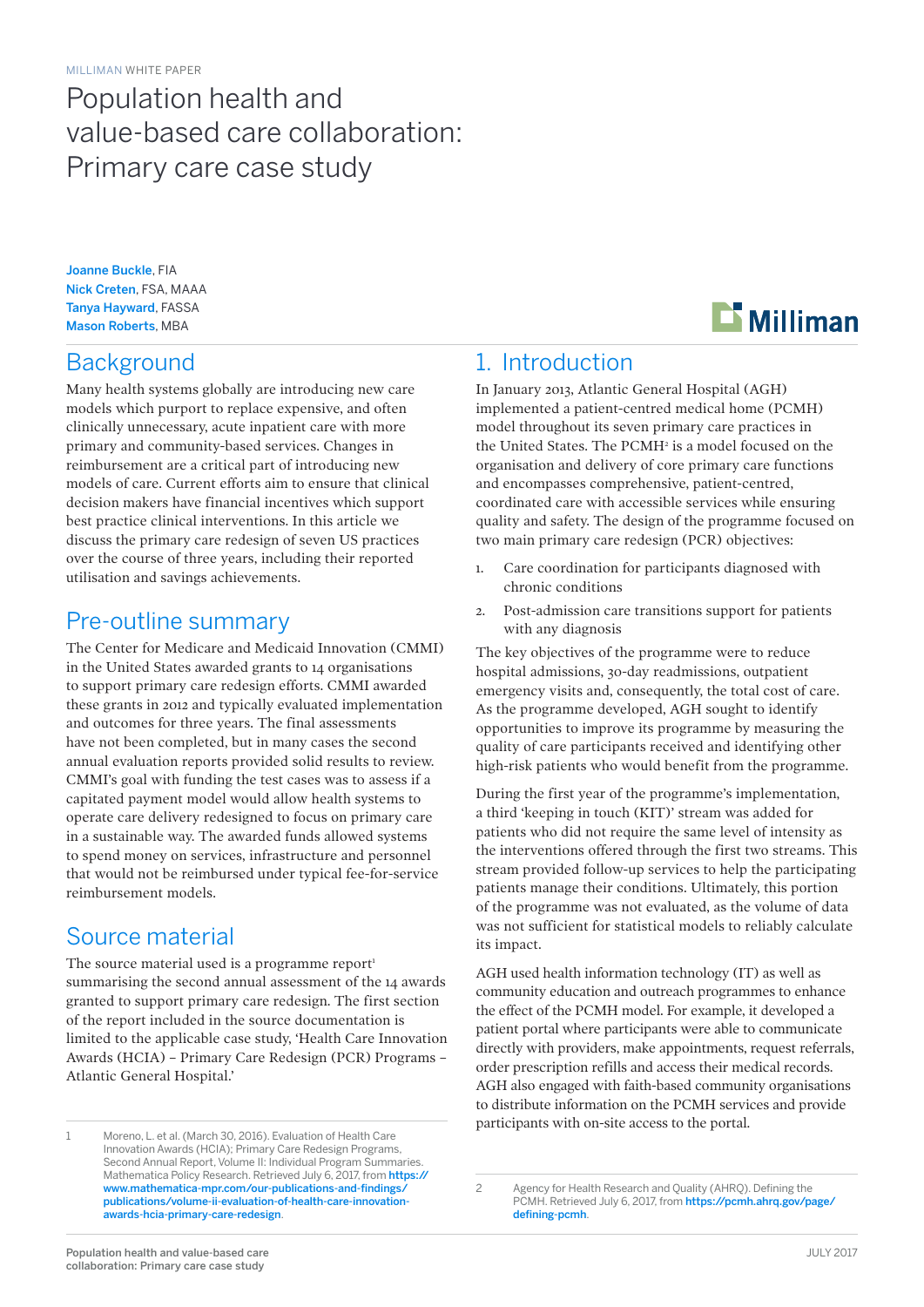# 2. Care redesign

The main features of the PCR programme are detailed in the table in Figure 1.

#### FIGURE 1: KEY PCR PROGRAMME COMPONENTS BY PROGRAMME STREAM

| <b>PROGRAMME STREAM</b>                                    |                                                                                                                                                                                                                                                                                                                                                                                                                                                                                                                                                                   |                                                                                                                                                                                                                                                                                                                                                                                                                                                                                                                                                                                                                                  |                                                                                                                                                                                                                      |  |  |  |  |  |  |
|------------------------------------------------------------|-------------------------------------------------------------------------------------------------------------------------------------------------------------------------------------------------------------------------------------------------------------------------------------------------------------------------------------------------------------------------------------------------------------------------------------------------------------------------------------------------------------------------------------------------------------------|----------------------------------------------------------------------------------------------------------------------------------------------------------------------------------------------------------------------------------------------------------------------------------------------------------------------------------------------------------------------------------------------------------------------------------------------------------------------------------------------------------------------------------------------------------------------------------------------------------------------------------|----------------------------------------------------------------------------------------------------------------------------------------------------------------------------------------------------------------------|--|--|--|--|--|--|
| <b>KEY PROGRAMME COMPONENT</b>                             | <b>1. CARE COORDINATION</b>                                                                                                                                                                                                                                                                                                                                                                                                                                                                                                                                       | 2. POST-ADMISSION CARE TRANSITION                                                                                                                                                                                                                                                                                                                                                                                                                                                                                                                                                                                                | 3. KEEPING IN TOUCH (KIT)                                                                                                                                                                                            |  |  |  |  |  |  |
| <b>IMPACTED POPULATION</b>                                 | 1,460 beneficiaries                                                                                                                                                                                                                                                                                                                                                                                                                                                                                                                                               | 460 beneficiaries                                                                                                                                                                                                                                                                                                                                                                                                                                                                                                                                                                                                                | Not available because<br>programme was not evaluated.                                                                                                                                                                |  |  |  |  |  |  |
| <b>TARGET POPULATION</b>                                   | Medicare (primarily over-65s)<br>patients with a diagnosis of:<br>Chronic Obstructive Pulmonary<br>Disorder (COPD), Congestive Heart<br>Failure (CHF) or Diabetes Mellitus<br>(DM). Extended to other patients<br>expected to benefit:<br>· Non-Medicare<br>Under age 65<br>• Other diagnones such as obesity,<br>hypertension, mental health                                                                                                                                                                                                                     | All patients with an AGH Primary Care<br>Physician (PCP) discharged from AGH for<br>any diagnosis.                                                                                                                                                                                                                                                                                                                                                                                                                                                                                                                               | Patients discharged from the<br>care coordination or post-<br>admission care transition<br>programmes who required less<br>intensive follow-up support to<br>manage their conditions.                                |  |  |  |  |  |  |
| POPULATION IDENTIFICATION                                  | Identify frequent users from<br>hospital discharge data on either:<br>• Less than two admissions or<br>emergency visits within six<br>months<br>• Three or more chronic conditions<br>Patients were recruited during face-<br>to-face visits with providers and<br>care coordinators would conduct<br>an introductory call with those who<br>agreed to participate.                                                                                                                                                                                               | Use hospital discharge data. Care<br>coordinators also reviewed discharge<br>summaries to identify patients with a<br>high risk of readmission using the<br>LACE index. <sup>3</sup>                                                                                                                                                                                                                                                                                                                                                                                                                                             | KIT nurses informed providers<br>of patients with issues that<br>might impair effective self-care.<br>Providers would then refer<br>patients to the programme based<br>on an assessment of ongoing<br>support needs. |  |  |  |  |  |  |
| <b>KEY ELEMENTS OF CARE AND</b><br><b>SERVICE DELIVERY</b> | Initial: 30-minute introductory call<br>with a care coordinator to review<br>their conditions, goals and care plan.<br>During: Progress reviewed by<br>monitoring lab results, visiting<br>patient and weekly phone calls<br>(frequency increased to two to<br>three times per week for those with<br>unstable conditions).<br>Discharge from programme:<br>Patients discharged after meeting<br>care plan goals, typically within six<br>to 12 months.                                                                                                           | Initial: Care coordinators visited<br>patients in hospital to inform them of<br>the programme, brochures were mailed<br>to the patient's home and a follow-up<br>call was made within 72 hours from care<br>coordinator to assess transition needs<br>and schedule follow-up appointments<br>with providers.<br>During: Weekly phone calls during<br>30 days post-discharge (frequency<br>increased to two to three times per week<br>for those with unstable conditions).<br>Discharge from programme: All<br>participants discharged after 30 days.<br>Providers for those still at high risk of<br>readmission were notified. | Brief weekly phone calls from KIT<br>nurses to identify concerns and<br>any issues regarding self-care.                                                                                                              |  |  |  |  |  |  |
| <b>RESOURCES</b>                                           | AGH created several new core clinical staff positions to support the programmes:<br>• Nurse care coordinators<br>• Nurse<br>• Social worker<br>• Two administrative positions (day-to-day program manager and data<br>specialist for data analysis, collection and reporting)                                                                                                                                                                                                                                                                                     | Two retired nurse volunteers.                                                                                                                                                                                                                                                                                                                                                                                                                                                                                                                                                                                                    |                                                                                                                                                                                                                      |  |  |  |  |  |  |
| <b>TRAINING</b>                                            | Year 1: Training for staff and providers including education on National<br>Volunteer nurses and programme<br>Committee for Quality Assurance (NCQA) PCMH standards (four-hour course,<br>staff received training in the use<br>five trainees), PCMH philosophy of care (four-hour course, 255 trainees) and<br>of the AGH electronic health<br>health literacy (one-hour course, 52 trainees).<br>record (EHR).<br>Year 2: Motivational interviewing training given to care coordinators to enable<br>them to understand and motivate the patients they support. |                                                                                                                                                                                                                                                                                                                                                                                                                                                                                                                                                                                                                                  |                                                                                                                                                                                                                      |  |  |  |  |  |  |

3 The LACE index predicts a patient's readmission risk based on length of stay, acute admission through the emergency department, comorbidities and emergency department visits within the last six months.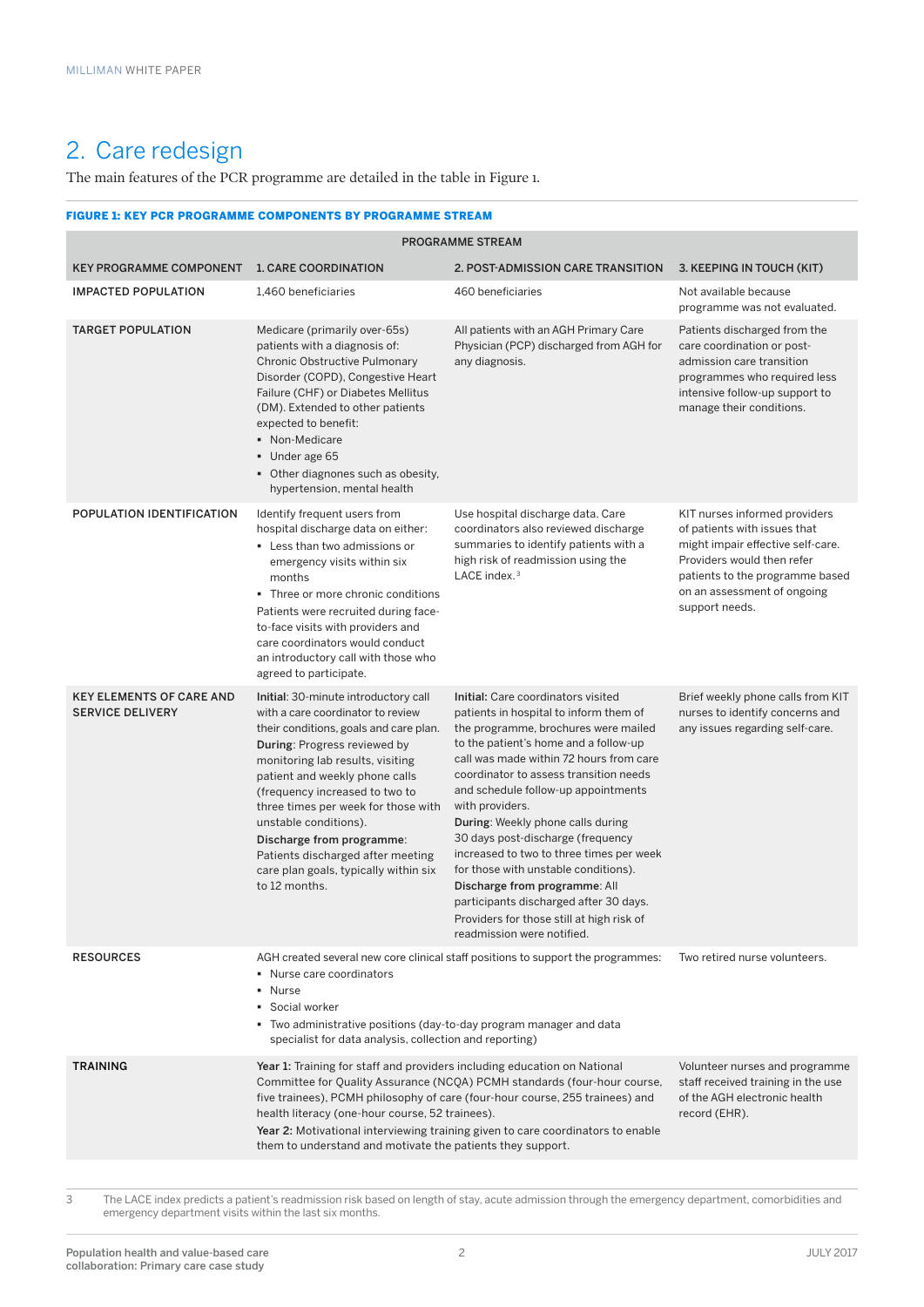## 3. Results

Programme results were only measured for Medicare beneficiaries enrolled in the Care Transitions programme. Data volumes were too low to produce reliable statistical results for other beneficiaries and the other programme streams. In addition, the timing of available Medicaid data made it impractical to include this cohort in the analysis.

Outcome measures were defined in terms of the three main categories described in the table in Figure 2. If outcome measures were in excess of the substantive threshold values and statistically significant, the outcome was considered to be achieved. The substantive threshold values were established in order to reflect a successful outcome even if the goal outcome was not achieved completely.

The results presented in Figure 3 have been obtained directly from the programme report created by Mathematica Policy Research (MPR), rather than being calculated or validated by us. Based on the results reported there, the Care Transition

Programme appears to have exceeded the outcome goals for reducing inpatient admissions and spend. The results for reducing readmission rates and outpatient emergency department visits were not statistically significant and did not exceed the substantive threshold. The results currently available are preliminary, and final conclusions will be drawn about the programme in subsequent programme reports that consider a longer timeframe.

The programme achieved a 26.5% reduction in inpatient admissions, with patients in the treatment group having an inpatient admission rate of 227.6 per 1,000 lives per quarter compared with 309.8 if no programme had been in place. The 31.4% difference in spend (with and without the programme) equates to a reduction of USD 1,443 per beneficiary per month. Over a six-month period, this translates to a total saving of USD 3.98 million. Based on these results, the programme benefits from the Care Transition Programme alone have exceeded the overall grant of USD 1.1 million that was received to implement the entire PCR programme.

#### FIGURE 2: CARE TRANSITIONS PROGRAMME OUTCOME MEASURES

| <b>OUTCOME CATEGORY</b> | <b>OUTCOME</b>                            | <b>TIME PERIOD FOR</b><br><b>MEASURING IMPACT</b>                 | <b>GOAL OUTCOME</b> | <b>SUBSTANTIVE</b><br><b>THRESHOLD</b> | <b>OUTCOME ACHIEVED?</b>                                                                              |
|-------------------------|-------------------------------------------|-------------------------------------------------------------------|---------------------|----------------------------------------|-------------------------------------------------------------------------------------------------------|
| <b>QUALITY OF CARE</b>  | 30-day unplanned<br>readmission rate      | 30 days following the<br>enrolment admission                      | Not specified       | 15% reduction                          | Undetermined-results<br>not statistically significant<br>and did not exceed<br>substantive threshold. |
| <b>SERVICE USE</b>      | All cause inpatient<br>admissions         | Average of first two<br>quarters following<br>enrolment admission | 30% reduction       | 15% reduction                          | Yes-exceeded<br>substantive threshold and<br>statistically significant.                               |
|                         | Outpatient emergency<br>department visits |                                                                   | 30% reduction       | 15% reduction                          | Undetermined-results<br>not statistically significant<br>and did not exceed<br>substantive threshold. |
| <b>SPENDING</b>         | Medicare Part A and<br>Part B spending 4  |                                                                   | 15.5% reduction     | 11.6% reduction                        | Yes-exceeded<br>substantive threshold and<br>statistically significant.                               |

#### FIGURE 3: OUTCOMES FOR CARE TRANSITION PROGRAMME



4 Medicare Part A and Part B cover in-hospital and out-of-hospital services, respectively.